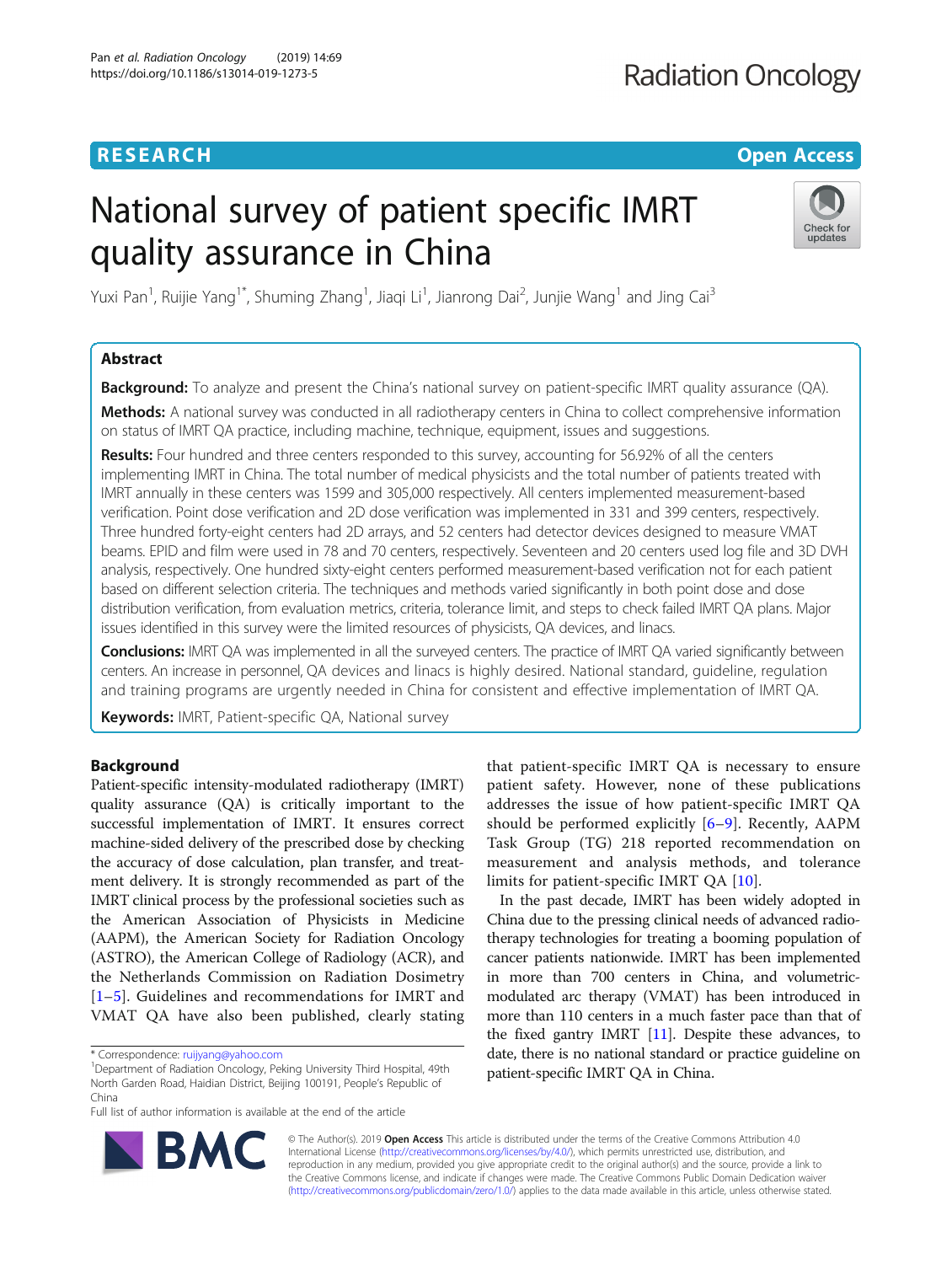A Work Group on Commissioning and Patient Specific IMRT QA, responsible for drafting the national standard and guideline of IMRT QA, was established under the guidance of the Radiation Oncology Quality Control Committee, the National Quality Control Center of Cancer Theranostics, and the National Health Commission of the People's Republic of China in June 2017. This Work Group conducted a national survey in September 2017 on the implementation of patient-specific IMRT QA and multi-center validation test of IMRT QA. Information of IMRT uptake, equipment, delivery techniques, QA devices, QA techniques and methods were collected in the survey from radiotherapy centers in China. The purpose of the survey is to collect comprehensive information on and identify key issues of current IMRT QA practice in China for establishing national guidelines and national multi-center validation tests for implementing patientspecific IMRT QA in China. The Work Group will make recommendations based on the survey results on patient-specific IMRT QA methods, tools and devices, time and frequency, comparison approach, evaluation metrics, criteria and tolerance limits, and data interpretation. These recommendations will be implemented through professional guidelines and government policy to improve IMRT QA practice in China to ensure treatment fidelity and patient safety. In this paper, we report the findings of China's national survey on patient-specific IMRT QA.

#### Methods

This survey was conducted in form of questionnaires October 2017 to December 2017. A questionnaire was sent out to the members of the IMRT QA Work Group in each province, autonomous region and municipality directly under the Central Government of China (excluding Hong Kong and Macao Special Administrative Regions and Taiwan province), and then was distributed to radiotherapy centers that have implemented IMRT. Once completed, the questionnaires were collected via email and verified for each item. In case the questionnaire response was found to be substandard, a list of identified problems will be complied and sent back to the respondents via email for clarifications.

In this survey, IMRT was defined as the inverselyplanned intensity-modulated radiotherapy techniques. All linac-based IMRT delivery techniques, static and rotating gantry (including TomoTherapy), were included in the survey. Survey questions covered the general information about the radiotherapy centers, medical physicists, IMRT delivery techniques, equipment, patient characteristics, patient-specific IMRT QA details, problems, and suggestions. The patient-specific IMRT QA details included dose verification tools and methods, normalization, dose threshold, data interpretation, tolerance

and action limits, method of checking failed IMRT QA plans, Multi-leaf Collimator (MLC) QA, et al.

Descriptive statistics were performed for all variables using SPSS (IBM Corp, Armonk, NY, USA) for Windows, version 22.

#### Results

#### Responding centers and patients treated

Four hundred and three centers responded to this survey, accounting for 56.92% of the centers that are currently practicing IMRT in China. Among the 403 centers, 152 centers have also implemented VMAT. A wide range of IMRT experience was reported, ranging from greater than ten years to less than three months. The 403 responding centers included 41 cancer hospitals and 362 general hospitals; or 100 academic hospitals and 303 non-academic hospitals. Three hundred five thousand patients were treated with IMRT per year in the responding centers (Fig. 1). The most commonly treated sites were lung, breast, cervical, nasopharyngeal, esophageal, and rectal cancer.

#### Medical physicists

In all responding centers, medical physicists are reported to be responsible for the IMRT QA program. Radiotherapists and clinical engineers are also involved in IMRT QA under the supervision of medical physicists in 133 centers and 27 centers, respectively. Regardless of the QA performer, checking and approving of the IMRT QA results are performed by medical physicists. There are a total of 1599 medical physicists in the 403 responding centers (Fig. [2](#page-2-0)). The number of IMRT patients per physicist is shown in Fig. [3](#page-2-0). More than 100 IMRT patients were treated per physicist in 272 centers.

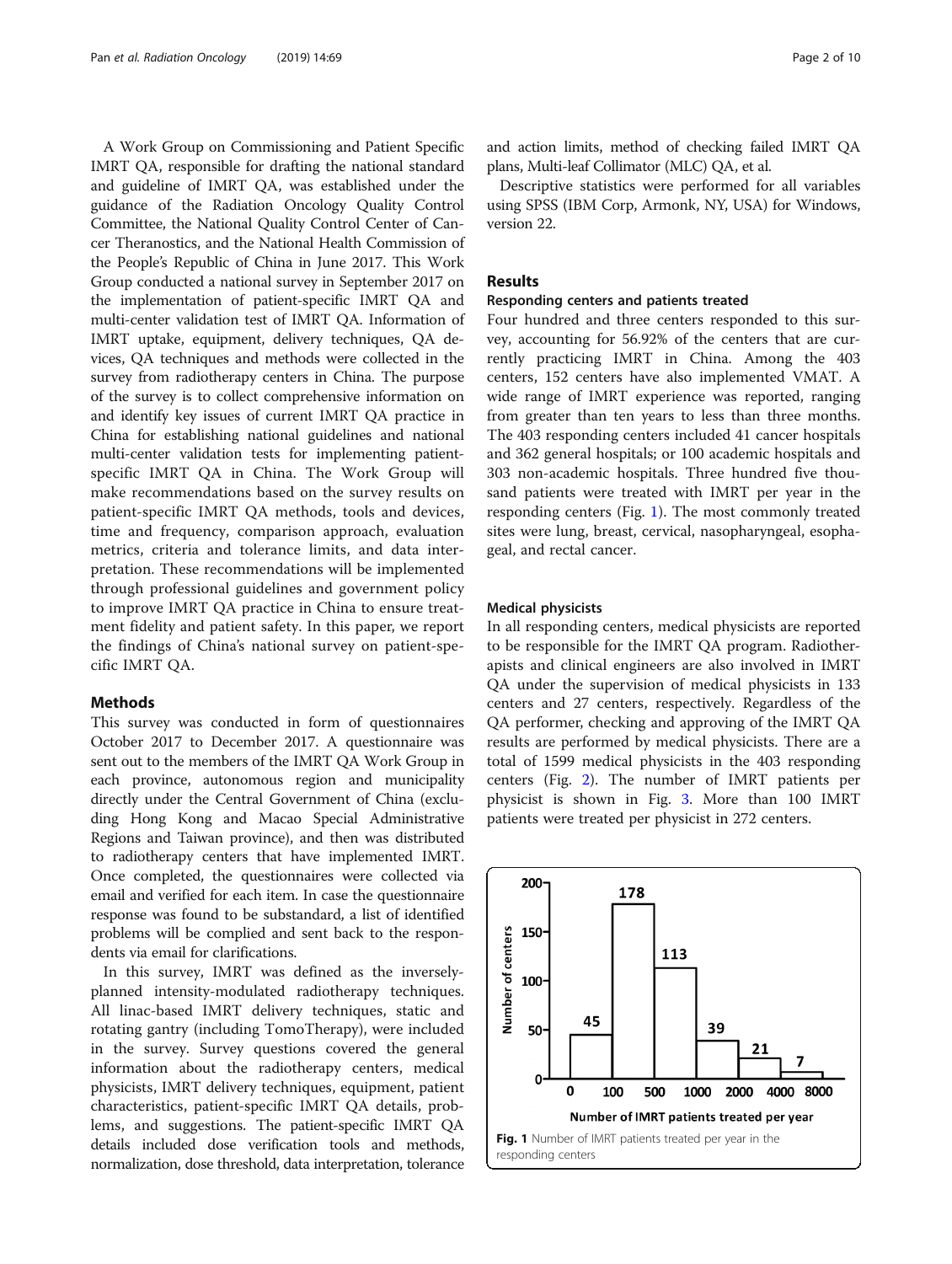Figure 4 shows the statistics of linear accelerators and

Linacs and TPS

<span id="page-2-0"></span> $200 -$ 

150

 $100<sub>1</sub>$ 

50

 $\Omega$ 

Number of centers

treatment planning systems (TPS) used for IMRT. There are a total of 655 linacs and 819 TPS workstations in the responding centers. Some centers used linacs from more than one manufacturer. The number of centers that has 1, 2, 3, 4, and ≥ 5 linacs is 277, 92, 18, 13, and 17, respectively. The number of centers that has 1, 2, 3, 4, and  $\geq$  5 TPSs is 257, 71, 32, 10 and 33, respectively. The number of IMRT patients treated per linac is shown in Fig. 5. In more than half of the centers, the number of IMRT patients treated per linac was greater than 300.

171

41

5

**Number of Physicists** 

17

10

g

30

20

#### Verification techniques and methodologies

Fig. 2 Number of physicists in the responding centers

 $\overline{2}$ 

 $\mathbf{1}$ 

140

40

 $\mathbf 0$ 

Table [1](#page-3-0) summarizes the verification techniques and methodologies used for IMRT QA. All responding centers used measurement-based verification method. Three hundred thirty one centers used point dose verification, of those 4 centers used point dose verification only without dose distribution verification. Ion chambers with different sizes (range: 0.01 cc to 0.6 cc) were used for point dose verification. For fixed gantry IMRT QA using





2D array devices, 107 centers used perpendicular fieldby-field (PFF) verification to improve efficiency when the IMRT QA results were out-of-tolerance using the perpendicular composite (PC) method. All the responding centers that have implemented VMAT  $(n = 152)$ applied true composite (TC) method for VMAT QA using Delta4, ArcCheck, Octavious with dedicated phantom, film, Compass or EPID, etc.

#### Selection criteria of measurement-based QA

235 (58.3%) centers performed measurement-based IMRT QA for all of their IMRT patients, while 168 centers (41.7%) only performed measurement-based IMRT QA for selected patients. The selection criteria varied between centers and included a wide range of factors such as tumor site, plan complexity, prescription dose, fractionation, normal tissue tolerances, treatment delivery technique, intent of treatment, availability of treatment machine, verification tools, physicist time, patient's

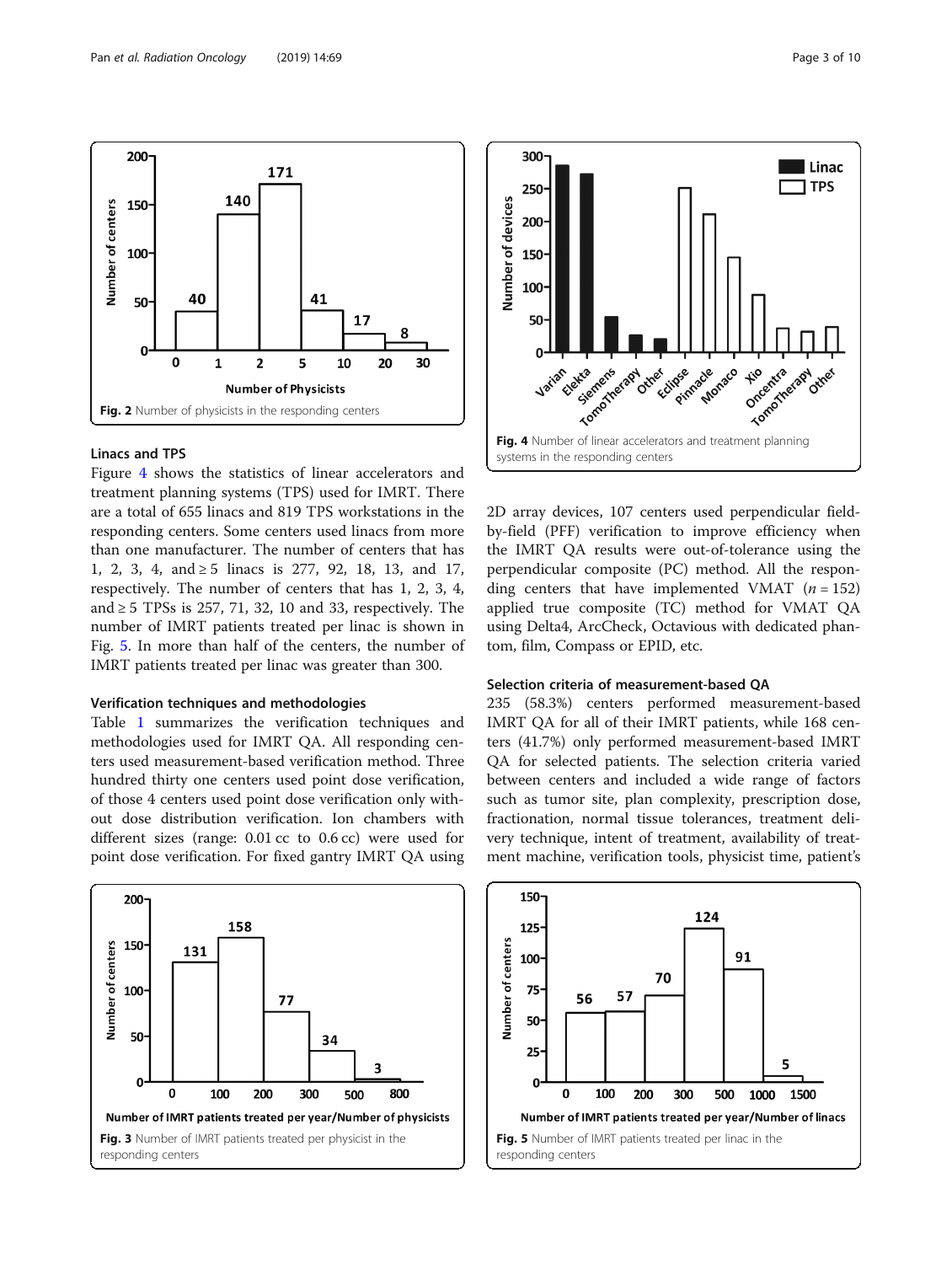#### <span id="page-3-0"></span>Table 1 Verification techniques and methodologies for patient specific IMRT QA in China

| Items         |             |                           |                                           | Number         | Percentage (%) |
|---------------|-------------|---------------------------|-------------------------------------------|----------------|----------------|
| Techniques    | Point dose  | Tools                     | Ion chamber                               | 331            | 82.1           |
|               | 2D dose     | Tools                     | 2D diode or chamber arrays                | 348            | 86.4           |
|               |             |                           | <b>EPID</b>                               | 78             | 19.4           |
|               |             |                           | Film + diode or ionization chamber arrays | 58             | 14.4           |
|               |             |                           | Film                                      | 12             | 3.0            |
|               | 3D dose     | Tools                     | ArcCheck or Delta 4                       | 52             | 12.9           |
| Methodologies | Point dose  | Location of ion chamber   | Isocenter                                 | 198            | 49.1           |
|               |             |                           | Maximum dose point                        | 67             | 16.6           |
|               |             |                           | Uniform high dose region                  | 39             | 9.7            |
|               |             |                           | Isocenter or a uniform high dose region   | 42             | 10.4           |
|               |             |                           | 5 cm for 6 MV, 10 cm for 10 MV plans      | 29             | 7.2            |
|               |             | Measurement value         | Mean dose to ion chamber volume           | 171            | 42.4           |
|               |             |                           | Point dose (effective measurement point)  | 172            | 42.7           |
|               |             | Tolerance limits          | 2%                                        | 3              | 0.7            |
|               |             |                           | 3%                                        | 356            | 88.3           |
|               |             |                           | 4%                                        | 1              | 0.2            |
|               |             |                           | 5%                                        | 21             | 5.2            |
|               |             |                           | Other                                     | 19             | 4.7            |
|               |             |                           | No response                               | 17             | 4.2            |
|               |             | Action limits             | 2%                                        | 35             | $8.2\,$        |
|               |             |                           | 3%                                        | 154            | 38.2           |
|               |             |                           | 5%                                        | 78             | 19.4           |
|               |             |                           | 10%                                       | 1              | 0.2            |
|               |             |                           | Other                                     | 20             | 5.0            |
|               |             |                           | No response                               | 161            | 40             |
|               | 2D, 3D dose | Delivery methods          | Perpendicular field-by-field (PFF)        | 190            | 47.1           |
|               |             |                           | Perpendicular composite (PC)              | 258            | 64.0           |
|               |             |                           | True composite (TC)                       | 110            | 27.3           |
|               |             |                           | PFF after PC failure                      | 107            | 26.6           |
|               |             | Orientation of film/array | Coronal                                   | 340            | 84.4           |
|               |             |                           | Sagittal                                  | 35             | 8.7            |
|               |             |                           | Transverse                                | 41             | 10.2           |
|               |             | Absolute dose calibration | Before each IMRT QA session               | 115            | 28.5           |
|               |             |                           | Weekly                                    | 84             | 20.8           |
|               |             |                           | Monthly                                   | 128            | 31.8           |
|               |             |                           | Every 3 months to one year                | $70\,$         | 17.4           |
|               |             |                           | Never                                     | 3              | 0.7            |
|               |             | Grid size                 | 1mm                                       | 39             | 9.7            |
|               |             |                           | 2mm                                       | 155            | 38.5           |
|               |             |                           | $2.5$ mm                                  | 50             | 12.4           |
|               |             |                           | 3 mm                                      | 190            | 47.1           |
|               |             |                           | 4 mm                                      | 67             | 16.6           |
|               |             |                           | 5 mm                                      | $\overline{2}$ | $0.5\,$        |
|               |             |                           | Varied with TPS, delivery techniques      | 75             | 18.6           |
|               |             |                           |                                           |                |                |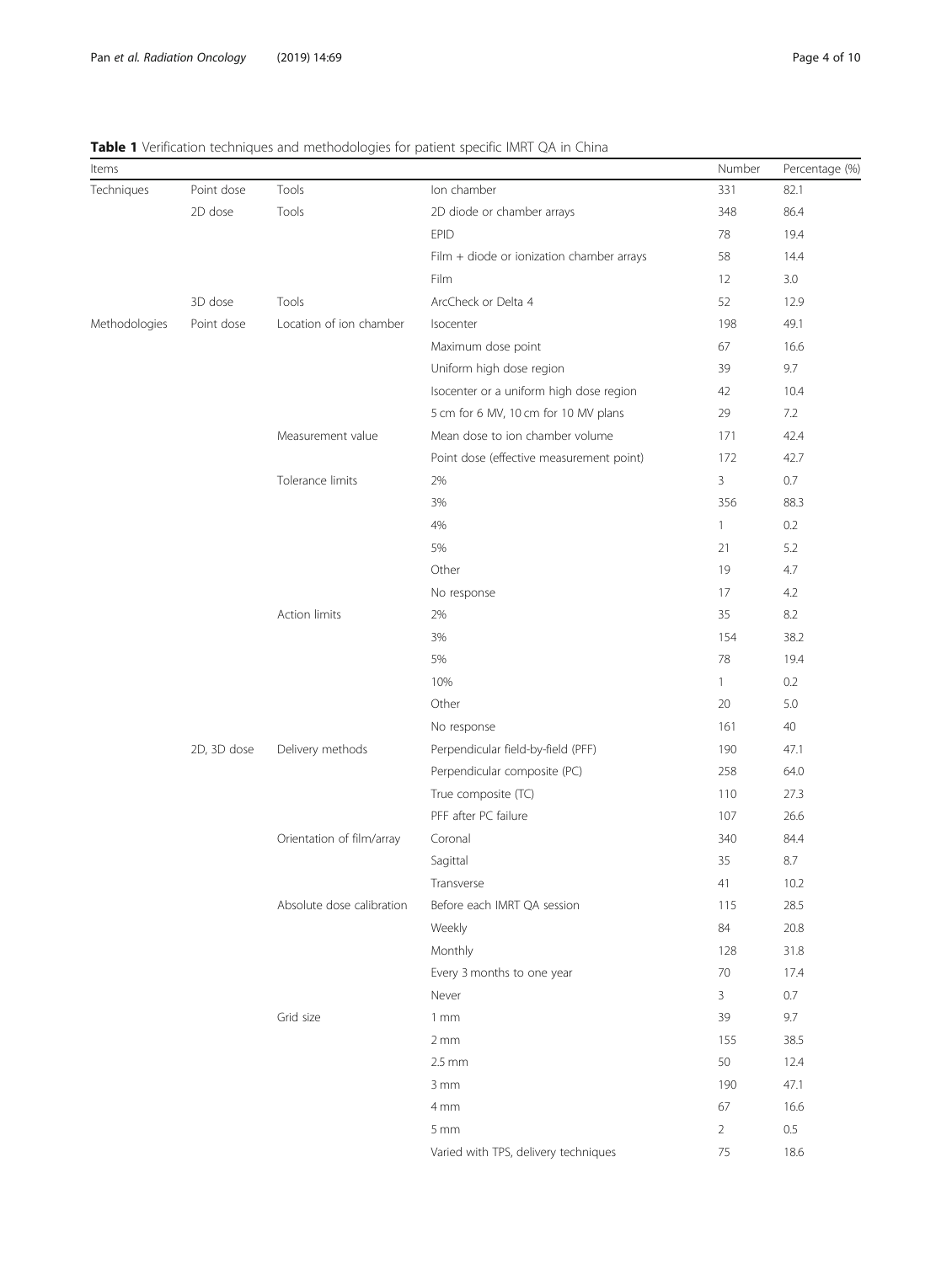| Items               |                        |                                                  | Number         | Percentage (%) |
|---------------------|------------------------|--------------------------------------------------|----------------|----------------|
|                     | Reference distribution | Measured dose                                    | 205            | 50.9           |
|                     |                        | Calculated dose                                  | 282            | 70.0           |
|                     | Dose algorithm         | Pencil beam                                      | 108            | 26.8           |
|                     |                        | Convolution/and superposition                    | 278            | 69.0           |
|                     |                        | Monte Carlo                                      | 140            | 34.7           |
|                     | Evaluation metrics     | Dose difference (DD) at multiple points          | 168            | 41.7           |
|                     |                        | Distance-to-agreement (DTA),                     | 155            | 38.5           |
|                     |                        | Gamma pass rate                                  | 353            | 87.6           |
|                     |                        | Profiles or isodose distributions                | 157            | 39.0           |
|                     |                        | Anatomy-based 3D dose distributions and DVHs     | 20             | 5.0            |
|                     | Tolerance limits       | 90%                                              | 38             | 9.4            |
|                     |                        | 95%                                              | 293            | 72.7           |
|                     |                        | 93%                                              | 1              | 0.2            |
|                     |                        | No response                                      | 85             | 21.1           |
|                     | <b>Action limits</b>   | 90%                                              | 35             | 8.7            |
|                     |                        | 95%                                              | 262            | 65.0           |
|                     |                        | 80%                                              | $\overline{2}$ | 0.5            |
|                     |                        | No response                                      | 118            | 29.3           |
|                     | Gamma criteria         | 2% DD                                            | 35             | 8.7            |
|                     |                        | 3% DD                                            | 305            | 75.7           |
|                     |                        | 4% DD                                            | 17             | 4.2            |
|                     |                        | 5% DD                                            | 57             | 14.1           |
|                     |                        | 1 mm DTA                                         | 8              | 2.0            |
|                     |                        | 2 mm DTA                                         | 50             | 12.4           |
|                     |                        | 3 mm DTA                                         | 300            | 74.7           |
|                     |                        | 4 mm DTA                                         | 15             | 3.7            |
|                     |                        | 5 mm DTA                                         | $\mathbf{1}$   | 0.2            |
|                     | Normalization point    | Maximum dose point                               | 207            | 51.4           |
|                     |                        | Isocenter                                        | 166            | 41.2           |
|                     |                        | Other points in the high dose plateau region     | 80             | 19.9           |
|                     | Normalization modes    | Global normalization                             | 306            | 75.9           |
|                     |                        | Local normalization                              | $78\,$         | 19.4           |
|                     | Dose analysis modes    | Absolute                                         | 225            | 55.8           |
|                     |                        | Relative                                         | 235            | 58.3           |
|                     |                        | Both                                             | 85             | 21.1           |
|                     | Dose thresholds        | 10%                                              | 286            | 71.0           |
|                     |                        | 20%                                              | 33             | 8.2            |
|                     |                        | 5% or 15%                                        | 38             | 9.4            |
| Reasons and actions | Reasons for failed QA  | Plan being too highly modulated                  | 287            | 71.2           |
|                     |                        | Dose measurement point in a high gradient region | 232            | 57.6           |
|                     |                        | Inaccurate phantom set up                        | 195            | 48.4           |
|                     |                        | MLC positioning uncertainty                      | 201            | 49.9           |
|                     | Actions for failed QA  | Checking the verification plan                   | 296            | 73.4           |
|                     |                        | Checking the VS, TPS and delivery system         | 353            | 87.6           |

|  |  | Table 1 Verification techniques and methodologies for patient specific IMRT QA in China (Continued) |  |  |  |  |
|--|--|-----------------------------------------------------------------------------------------------------|--|--|--|--|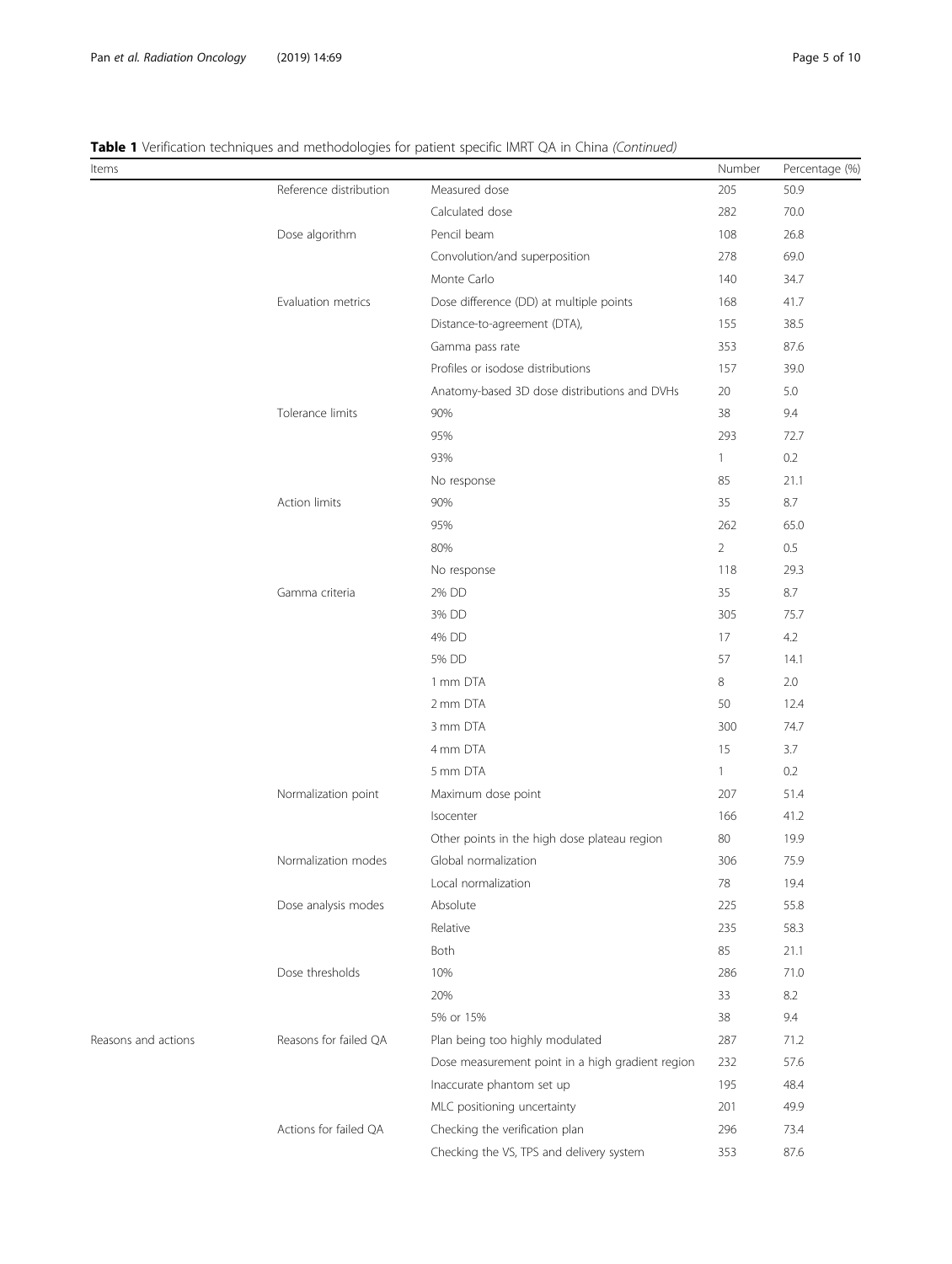| Items                     |           |                                                 | Number | Percentage (%) |
|---------------------------|-----------|-------------------------------------------------|--------|----------------|
|                           |           | Re-measure or design verification plan again    | 317    | 78.7           |
|                           |           | Previous plan verification                      | 151    | 37.5           |
|                           |           | Communicated with physicians                    | 146    | 36.2           |
|                           |           | Re-plan                                         | 199    | 49.4           |
| MLC QA                    | Frequency | Monthly                                         | 242    | 60.0           |
|                           |           | Weekly                                          | 131    | 32.5           |
|                           |           | Daily                                           | 66     | 16.4           |
|                           |           | Every season, half year or one year             | 53     | 13.2           |
|                           |           | Never                                           | 33     | 8.2            |
| Audits and clinical trial | Type      | External audits or inter-institution comparison | 168    | 41.7           |
|                           |           | Clinical trial credential                       | 13     | 3.2            |
| Issues of IMRT QA         | Type      | Lack of physicists                              | 174    | 43.2           |
|                           |           | Lack of time                                    | 230    | 57.1           |
|                           |           | Lack of QA devices                              | 196    | 48.6           |
|                           |           | Lack of linacs                                  | 182    | 45.2           |

**Table 1** Verification techniques and methodologies for patient specific IMRT QA in China (Continued)

economic status, reimbursement, physician and/or patient's preference, etc. Most of these centers performed patient-specific IMRT QA for all of their IMRT patients during the first year of IMRT implementation (or for the first 100 IMRT patients), after which they randomly selected patients for IMRT QA with a sampling rate ranging from 20 to 60%.

For patients that measurement-based IMRT QA were not performed, 16 centers performed calculation-based verification, but majority of the centers did not perform any other type of verification. All centers performed measurement-based IMRT QA for hypo-fractionation radiotherapy, SBRT and SRS plans.

#### Device calibration, reference distribution and dose calculation

The frequency of absolute dose calibration for diode/ion chamber arrays varied between centers. Three centers had never performed absolute dose calibration after commissioning. Measured dose was used as reference in 205 centers, calculated dose was used as reference in 282 centers, and interpolation of measured dose was used as reference in 195 centers. Pencil beam, convolution/and superposition and Monte Carlo based dose calculation algorithms were used in 108, 278 and 140 centers, respectively. Grid size of 1, 2, 2.5, 3, 4 and 5 mm was used for dose calculation in TPS in 39, 155, 50, 190, 67 and 2 centers. 1–4 mm was used in 75 centers based on different treatment planning system, delivery technique, or target size.

#### Evaluation metrics, tolerances and action limits

Different evaluation metrics, tolerance and action limits were used for point dose verification and 2D dose verification. Seventy seven centers evaluated the concordance between the calculated and the measured dose distributions with different metrics and criteria in different dose gradient regions.

The gamma criteria implemented for evaluating IMRT QA varied between centers. Dose difference (DD) of 2–5% and dose to agreement (DTA) of 1–5 mm was used in these centers. The most commonly used DD/DTA value for gamma criteria was 3%/3 mm. For normalization methods, 207 centers used maximum dose point as the normalization point, 166 centers used isocenter and 80 centers used other points in the high dose plateau region. Global/local normalization was used in 306 and 78 centers, respectively. Dose analysis mode and threshold were also different between centers.

#### Causes and actions for failed IMRT QA results

The most common causes for failed IMRT QA cases were over modulation, point dose measurement in a high dose gradient region, incorrect QA phantom setup, and MLC leaf position uncertainty. Other causes included TPS beam modeling error, QA planning error, small field or narrow long field, QA device error, linac output error, IMRT QA analysis error, and laser issues.

Most centers reported difficulties in analyzing root causes and providing solutions for failed IMRT QA cases. The methods of investigating failed IMRT QA included checking the verification plan, checking the verification system, planning system, and delivery system, repeating measurement, and repeating the entire IMRT QA verification. Three hundred forty nine centers checked the treatment machine consistency, verification system and treatment planning system performance, 195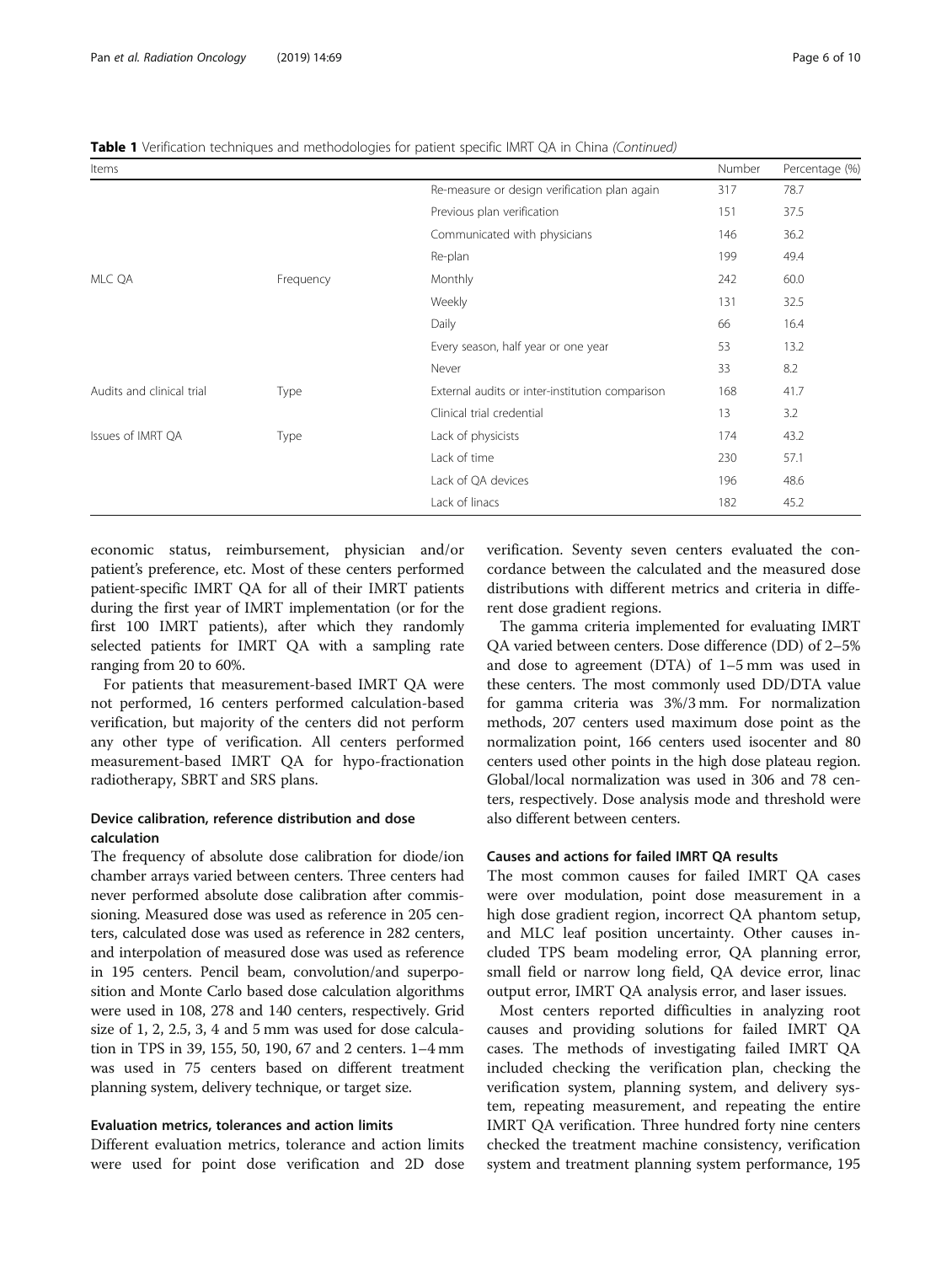centers edited the IMRT plan based on the results of IMRT QA, and 144 centers discussed with the radiation oncologist to make a clinical decision.

#### MLC QA, external audits, multiple institution comparison, and clinical trials

The frequency of MLC QA varied between centers. Thirty three centers did not perform MLC QA. The MLC tests, including leaf calibration and position accuracy, were performed using film, EPID, 2D array, graph papers or log files. One hundred sixty eight centers reported participation in external IMRT audits or inter-institution comparison, and 13 centers were credentialed for clinical trials with IMRT.

#### Issues and suggestions

This survey revealed a significant issue of limited resources in physicist staffing, time, QA device, and treatment machine. In some centers, IMRT QA was voluntarily performed by medical physicists without salary compensation for working overtime. There was no reimbursement for IMRT QA in majority of the centers. One hundred thirty seven centers performed IMRT QA before the first treatment for hypo-fractionated treatments, SRS and SBRT. Two hundred fifty one centers performed IMRT QA during the first three fractions for conventional fractionated treatment. IMRT QA was performed during working hour in day time in 124 centers, in the evening in 177 centers, and on weekend in 283 centers.

The most concerning issues on IMRT QA devices and techniques included the optimal size of ion chamber for point dose measurement, the accuracy and comparability of various techniques and devices with different hardware and software. IMRT QA was largely considered time-consuming, complex and cumbersome in this survey. Easy-to-use devices with high resolution and high efficiency are highly desired. The clinical significance of IMRT QA results was unclear and it is difficult to appreciate for current 2D, phantom-based IMRT QA techniques. There was a lack of 3D anatomy-based IMRT QA devices and techniques.

#### **Discussion**

A national survey on patient-specific IMRT QA has been successfully conducted in China, including 56.92% of the radiotherapy centers that are currently practicing IMRT in China. Overall, the survey results showed that significant variations exist in the implementation of patient-specific IMRT QA among radiotherapy centers, including techniques, equipment, evaluation criteria, etc. This finding reflects the great need of regulations in China for IMRT practice accreditation, certification, audit, examination and monitoring. Technical guidance, support and cooperation, and training programs should

be continually implemented to improve the IMRT QA practice nationally, including training programs from QA device and linac manufacturers. The survey results also implies the urgent need to establish medical physicist profession in China.

It is revealed in this survey that burden of IMRT QA is considerably high for medical physicists in China. According to a framework published by American Society for Radiation Oncology (ASTRO) [\[12\]](#page-8-0), the required number of physicists and dosimetrists for IMRT,IGRT,SRS,TBI and SBRT treatment equals to the patient number multiplied by the coefficient 0.008 and 0.005, respectively. In China, physicist and dosimetrist are not separated and collectively referred to as physicist. Thus, 1.3 physicists(/dosimetrists) are needed for every 100 patients. However, this survey showed that more than 100 IMRT patients were treated per physicist in 272 centers (67%), reflecting the serious workload problem for medical physicist in China. In addition, in more than half of the centers, the number of IMRT patients treated per linac was larger than 300. Considering that there are also many other patients treated in one linac, such as patients treated with 3D-CRT, SBRT etc., implying that the machine is fully occupied for patient treatment during working hours and physicists can only do IMRT QA in the evening or during weekends in most of the centers. To address this significant challenge of limited machine time for IMRT QA, some centers chose the strategy of performing measurement-based IMRT QA for selected patients only after a few years of practicing IMRT.

The survey yielded comprehensive data on current practice of IMRT QA in China, including techniques, equipment, manpower, reimbursement model, etc., providing the evidence foundation for the Work Group on Commissioning and Patient Specific IMRT QA to develop China's national guidelines for implementing patient-specific IMRT QA. Based on the survey results, the Work Group has developed a series of recommendations for national guidelines for IMRT QA practice in China. Representative recommendations for dose verification and action response to IMRT QA failure are shown below:

#### Dose verification

For point dose verification, leakage current should be corrected when small volume ion chambers are used in point dose verification [[8](#page-8-0), [13\]](#page-8-0). The ion chamber with adequate spatial resolution should be selected and placed in a plateau dose region, considering of the dose gradient and positioning errors. In general, the dose gradient across the ion chamber for homogeneous dose distributions should be less than 5% of the mean dose to the chamber. For SBRT\SRS, it should be as close as possible to the criteria. The calculated dose to the chamber volume, instead of dose to the effective measurement point or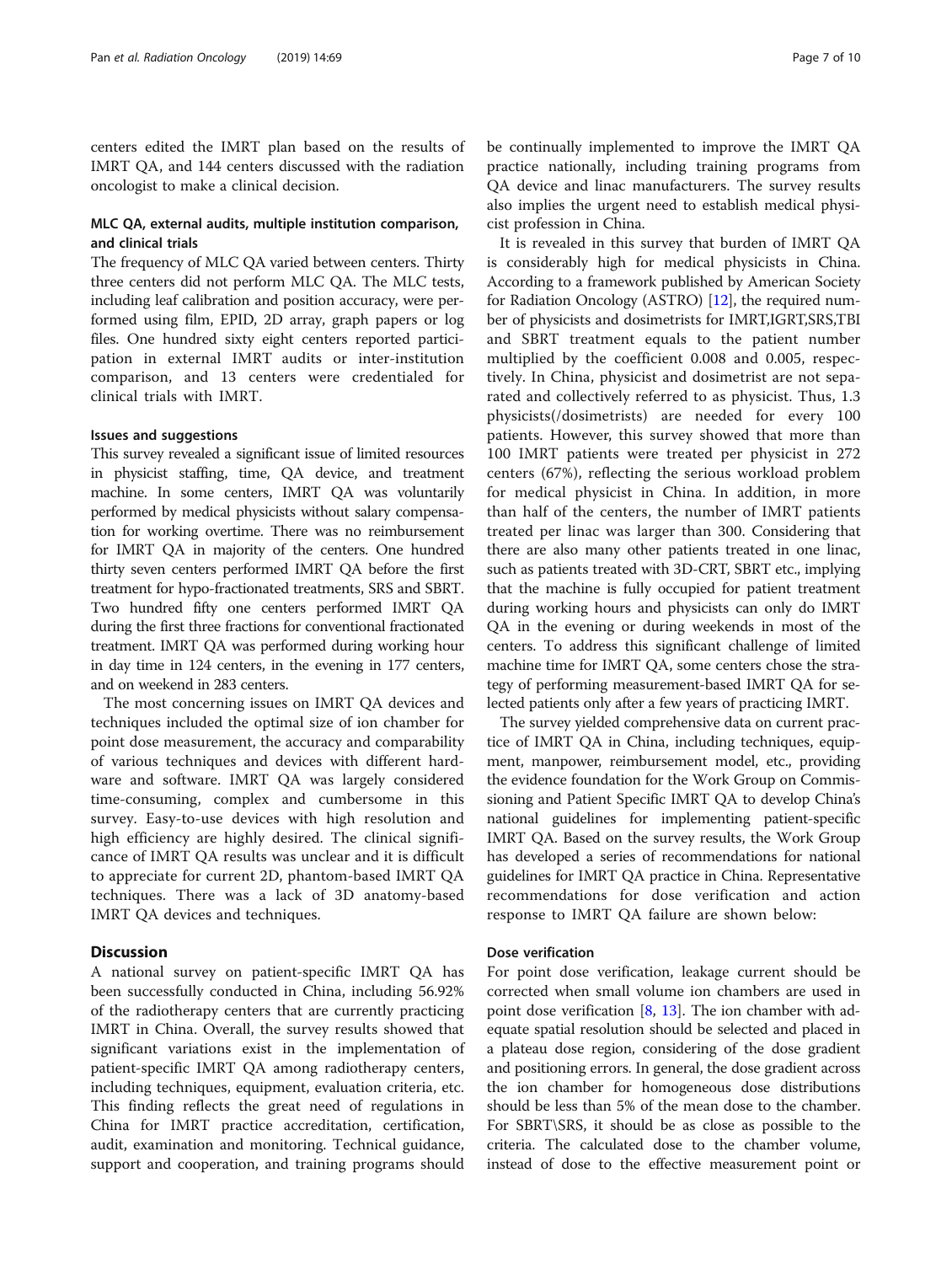middle of the chamber active volume should be compared with the measured dose.

For planar dose verification, if the angular dependence of 2D array is negligible or can be corrected accurately, the TC measurements can be used. Otherwise, the measurements should be performed using PFF method due to anisotropic dose response of the array detectors [[14](#page-8-0)–[16](#page-8-0)]. The PC method should not be used due to the possibility of masking delivery errors. No significant correlation was observed between PFF 3%/3 mm DTA and the actual 3D dose differences [[17](#page-8-0)–[20](#page-9-0)]. A confidence limit difference of 12.4 and 7% for TC and PFF was noted in the TG-119 report, respectively [[3](#page-8-0)]. So, tools for patient anatomy-based 3D verification and specially designed VMAT QA are highly desirable [[21](#page-9-0)–[25\]](#page-9-0).

For gamma index analysis, the evaluated dose distribution should have the same or higher resolution than the reference distribution [\[26](#page-9-0)]. For the 282 centers that used calculated dose as the reference distribution, the comparison accuracy was compromised if no interpolation of measured dose distribution was used. When measured dose distribution is used as reference, small calculation grid size should be used. Dose calculation grid size larger than 3 mm is not appropriate for IMRT QA.

Dose difference, DTA, dose profiles and isodose distribution should be reviewed in addition to the gamma pass rate. Furthermore, not only the failure percentage, but also the maximum, average gamma value, and gamma distribution should be reviewed [[11\]](#page-8-0). It is difficult to establish the acceptance limits for IMRT QA because different delivery systems, planning systems, and verification devices are used [\[27,](#page-9-0) [28](#page-9-0)]. Analyzing gamma pass rate with different dose difference/DTA criteria is useful to find the sources and judge the impact of discrepancies. Stricter criteria of 3%/2 mm, even 2%/2 mm should be used, as the experience and confidence increase in IMRT QA. Some centers used locally defined limits varying with cancer site and plan complexity [[29](#page-9-0)]. 10% action limit for point dose verification, 5 mm DTA limits, and 80% action limit for gamma analysis is not acceptable. The European Society for Radiotherapy and Oncology (ESTRO) recommended tolerance and action limits of 3 and 5% for ion chamber measurements [\[30](#page-9-0)]. AAPM recommended that tolerance and action limits should be within  $\leq 2\%$  and  $\leq 3\%$ , respectively [[11\]](#page-8-0). Planar dose verification using a 2D array with the detector spacing of 7 mm could not detect MLC leaf position errors smaller than 2 mm, with 3%/3 mm criteria and a 90% gamma passing rate [\[31](#page-9-0)]. The average deviations in  $D_{95\%}$  of target,  $D_{0.1cc}$  of the spinal cord reached 8 and 12%, respectively, in complex head and neck plans for systematic leaf position errors of 1 mm [\[32](#page-9-0)]. Therefore, tighter tolerances should be used together with accelerator and MLC QA [\[33,](#page-9-0) [34\]](#page-9-0).

In addition, absolute dose mode should be used for IMRT QA analysis because considerable differences may go undetected using relative dose mode. The absolute dose calibration of the ion chamber or diode arrays should be performed before each measurement, in order to rule out the influence of detector response and accelerator output variation. Global normalization should be used due to its clinical relevance. The normalization point should be placed in a high dose, low gradient region, often the maximum dose point, not necessarily isocenter of the plan, especially when the isocenter is located in the low dose or high gradient region [[35](#page-9-0)].

#### Action response to IMRT QA failure

If IMRT QA failed, medical physicist should systematically review the dose difference, DTA, gamma index, isodose distribution, dose profile, structure specific dose distribution and DVH when available, to determine if the dose deviations are clinically acceptable. A comprehensive root causes analysis should be performed to determine the reasons for these discrepancies and find the solution to them. It may be necessary to check the clinical plan, QA plan, QA device, setup, and/or measure with a different measurement device or different geometry. Medical physicists should understand the characteristics and performance of their QA tool, implementation details, and test its accuracy. If the modulation of the failed plan is much more complex than usual, planning with less complex intensity patterns should be considered. If the gamma passing rate is systematically lower than the recommended action limits, then the dose differences should be thoroughly reviewed, using local normalization and tighter criteria, to find subtle regional discrepancies.

The IMRT workflow should be thoroughly investigated, including the TPS beam modeling and commissioning, QA planning, QA device and linac performance testing, and end-to-end tests. Gamma passing rates should be tracked among patients for the same sites, to differentiate if the errors are specific for a treatment site, or delivery equipment. In addition, patientspecific verification QA for previous cases, the multiple center comparison or independent validation tests can also be performed to help identify the sources of errors.

The survey also revealed issues that need to be further investigated and discussed. For example, tools such as EPID and log file that can simplify the set-up, measurement or analysis of IMRT QA should be encouraged [[36\]](#page-9-0). While there are controversies on the value and methods of patient-specific IMRT QA [[37](#page-9-0)–[40](#page-9-0)], especially whether computation can replace measurements, a significant increase is expected in calculation-based verification. For plans that the measurement-based IMRT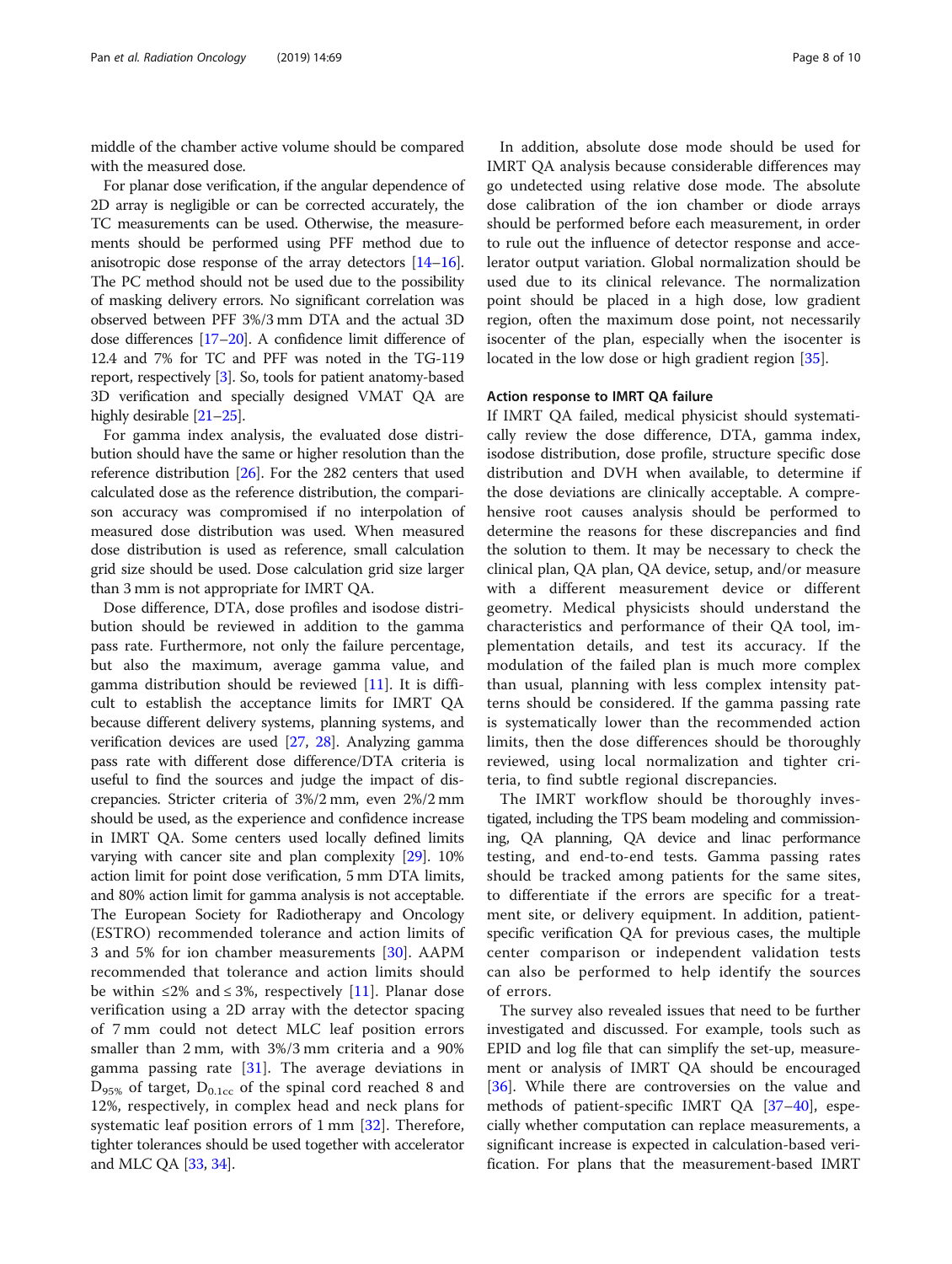<span id="page-8-0"></span>QA was not performed, calculation-based verification should be considered, together with systematic QAs of linac and TPS [\[41](#page-9-0)]. Furthermore, reimbursement of IMRT QA should be addressed and made known to physicians, department directors and hospitals, as well as to the administration and public.

#### Conclusions

A national survey on patient-specific IMRT QA was successfully conducted in China. Patient-specific IMRT QA is implemented in all surveyed radiotherapy centers, but the practice varied significantly between centers. The survey shows that IMRT QA is a significant burden to IMRT practice in China, largely due to the limited resources in manpower, equipment and machine time. National standard and guideline, regulation and training programs for IMRT QA are urgently needed in China to ensure effective implementation of IMRT in high quality consistently.

#### Abbreviations

AAPM: The American Association of Physicists in Medicine; ACR: The American College of Radiology; ASTRO: The American Society for Radiation Oncology; ESTRO: The European Society for Radiotherapy and Oncology; IMRT: Intensity-modulated radiation therapy; MLC: Multi-leaf Collimator; PC: Perpendicular composite; PFF: Perpendicular field-by-field; QA: Quality assurance; TC: True composite

#### Acknowledgements

This work was supported by the Work Group on Commissioning and Patient Specific QA of IMRT, Radiation Oncology Quality Control Committee, National Quality Control Center of Cancer Theranostics, National Health Commission of the People's Republic of China. The authors would like to thank Xiaowu Deng, Jie Qiu, Qin Li, Mingxuan Jia, Xiance Jin, Yongming Liu, Dingjie Li, Fushan Zhai, Feng Xiao, Yanling Bai, Xiaofen Xing, Fu Jin, Pei Wang, Zhenyu Zhai, Qingguo Fu, Xiaobo Li, Huidong Wang, Xiaoping Wang et al. for supporting and coordinating in collecting the survey questionnaire. The authors would like to thank the medical physicists in the responding hospitals for taking the time to complete the survey.

#### Funding

This study was supported by National natural Science Foundation of China [Grant numbers: 81071237, 81372420].

#### Availability of data and materials

The datasets used and/or analyzed during the current study are available from the corresponding author on reasonable request.

#### Authors' contributions

RY designed this survey and made major contributions in writing the manuscript and collecting the data. YP analyzed the data and was a major writer. SM and JL collected and summarized the survey data. JD made contributions in collecting the questionnaires. JW and JC provide suggestions on how to analyze the results, JC also contributed in writing and revising the manuscript. All authors read and approved the final manuscript.

#### Ethics approval and consent to participate Not applicable.

#### Consent for publication

Not applicable.

#### Competing interests

The authors declare that they have no competing interests.

#### Publisher's Note

Springer Nature remains neutral with regard to jurisdictional claims in published maps and institutional affiliations.

#### Author details

<sup>1</sup>Department of Radiation Oncology, Peking University Third Hospital, 49th North Garden Road, Haidian District, Beijing 100191, People's Republic of China. <sup>2</sup> Department of Radiation Oncology, Chinese Academy of Medical Science Cancer Institute, 17 Panjiayuan Nanli, Beijing, People's Republic of China. <sup>3</sup> Department of Health Technology and Informatics, The Hongkong Polytechnic University, Hongkong, People's Republic of China.

#### Received: 15 December 2018 Accepted: 8 April 2019 Published online: 25 April 2019

#### References

- 1. Ezzell GA, Galvin JM, Low D, et al. Guidance document on delivery, treatment planning, and clinical implementation of IMRT: report of the IMRT subcommittee of the AAPM radiation therapy committee. Med Phys. 2003;30:2089–115.
- 2. Ezzell GA, Burmeister JW, Dogan N, et al. IMRT commissioning: multiple institution planning and dosimetry comparisons, a report from AAPM task group 119. Med Phys. 2009;36:5359–73.
- 3. Moran JM, Dempsey M, Eisbruch A, et al. Safety considerations for IMRT: executive summary. Med Phys. 2011;38:5067.
- 4. Hartford AC, Galvin JM, Beyer DC, et al. American College of Radiology (ACR) and American Society for Radiation Oncology (ASTRO) practice guideline for intensity-modulated radiation therapy (IMRT). Am J Clin Oncol. 2012;35:612–7.
- 5. Mans A, Schuring D, Arends MP, et al. The NCS code of practice for the quality assurance and control for volumetric modulated arc therapy. Phys Med Biol. 2016;61:7221–35.
- 6. Fraass B, Doppke K, Hunt M, et al. American Association of Physicists in Medicine radiation therapy committee task group 53: quality assurance for clinical radiotherapy treatment planning. Med Phys. 1998;25:1773–829.
- 7. Das IJ, Cheng CW, Watts RJ, et al. Accelerator beam data commissioning equipment and procedures: report of the TG-106 of the Therapy Physics Committee of the AAPM. Med Phys. 2008;35(9):4186–215.
- 8. Low DA, Moran JM, Dempsey JF. Dosimetry tools and techniques for IMRT. Med Phys. 2011;38:1313–38.
- 9. Jacqmin DJ, Bredfeldt JS, Frigo SP. Implementation of the validation testing in MPPG 5.a "Commissioning and QA of treatment planning dose calculations-megavoltage photon and electron beams". J Appl Clin Med Phys. 2017;18:115–27.
- 10. Miften M, Olch A, Mihailidis D, et al. Tolerance limits and methodologies for IMRT measurement-based verification QA: recommendations of AAPM task group no. 218. Med Phys. 2018;45:e53–83.
- 11. Lang JY, Wang P, Wu DK, et al. An investigation of the basic situation of radiotherapy in mainland China in 2015. Chin J Radiat Oncol. 2016;25:541–5.
- 12. ASTRO. Safety is no accident. A framework for quality radiation oncology and care, 2012.
- 13. Leybovich LB, Sethi A, Dogan N. Comparison of ionization chambers of various volumes for IMRT absolute dose verification. Med Phys. 2003;30:119–23.
- 14. Jursinic PA, Sharma R, Reuter J. MapCHECK used for rotational IMRT measurements: step-and-shoot, TomoTherapy, RapidArc. Med Phys. 2010;37:2837–46.
- 15. Van Esch A, Clermont C, Devillers M, et al. On-line quality assurance of rotational radiotherapy treatment delivery by means of a 2D ion chamber array and the Octavius phantom. Med Phys. 2007;34:3825–37.
- 16. Feygelman V, Forster K, Opp D. Evaluation of a biplanar diode array dosimeter for quality assurance of step-and-shoot IMRT. J Appl Clin Med Phys. 2009;10:3080.
- 17. Kruse JJ. On the insensitivity of single field planar dosimetry to IMRT inaccuracies. Med Phys. 2010;37:2516–24.
- 18. Nelms BE, Zhen H, Tome WA. Per-beam, planar IMRT QA passing rates do not predict clinically relevant patient dose errors. Med Phys. 2011;38:1037.
- 19. Stasi M, Bresciani S, Miranti A, et al. Pretreatment patient-specific IMRT quality assurance: a correlation study between gamma index and patient clinical dose volume histogram. Med Phys. 2012;39:7626–34.